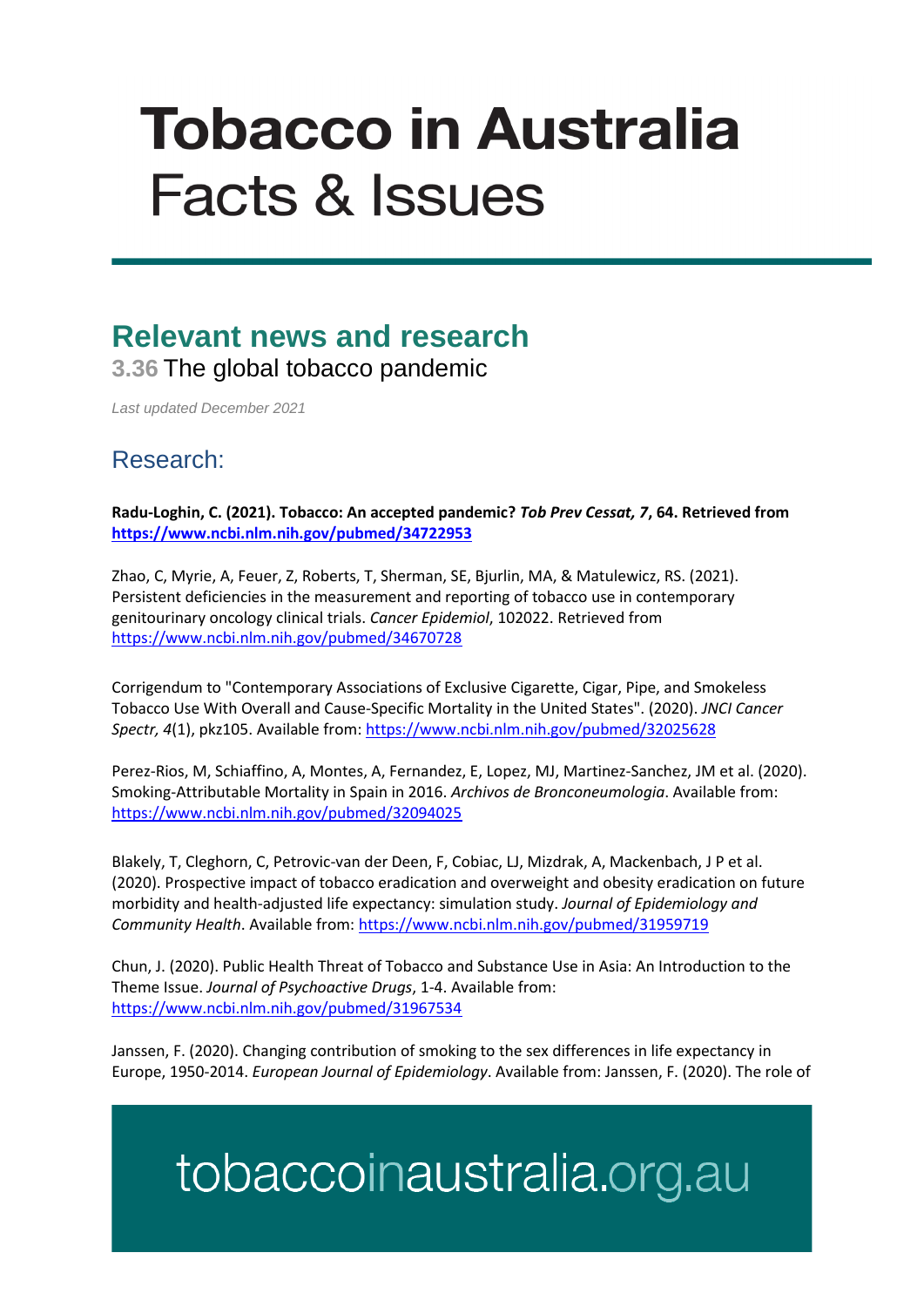smoking in country differences in life expectancy across Europe, 1985-2014. *Nicotine and Tobacco Research*. Available from:<https://www.ncbi.nlm.nih.gov/pubmed/31970573>

Janssen, F. (2020). The role of smoking in country differences in life expectancy across Europe, 1985- 2014. *Nicotine and Tobacco Research*. Available from: <https://www.ncbi.nlm.nih.gov/pubmed/31943074>

Mattiuzzi, C, & Lippi, G. (2020). Estimation of Worldwide Burden of Smoking-Related Asthma. *International Archives of Allergy and Immunology*, 1-4. Available from: <https://www.ncbi.nlm.nih.gov/pubmed/31910429>

Wensink, M, Alvarez, JA, Rizzi, S, Janssen, F, & Lindahl-Jacobsen, R. (2020). Progression of the smoking epidemic in high-income regions and its effects on male-female survival differences: a cohort-by-age analysis of 17 countries. *BMC Public Health, 20*(1), 39. Available from: <https://www.ncbi.nlm.nih.gov/pubmed/31924192>

Kim, D, Chen, C, Tysinger, B, Park, S, Chong, MZ, Wang, L et al. (2019). Smoking, life expectancy, and chronic disease in South Korea, Singapore, and the United States: A microsimulation model. *Health Econ*. Available from:<https://www.ncbi.nlm.nih.gov/pubmed/31802569>

Olie, V, Pasquereau, A, Assogba, FAG, Arwidson, P, Nguyen-Thanh, V, Chatignoux, E et al. (2019). Changes in tobacco-related morbidity and mortality in French women: worrying trends. *Eur J Public*  Health. Available from:<https://www.ncbi.nlm.nih.gov/pubmed/31711145>

Saidi, O, Hajjem, S, Zoghlami, N, Aounallah-Skhiri, H, Ben Mansour, N, Hsairi, M et al. (2019). Premature mortality attributable to smoking among Tunisian men in 2009. *Tob Induc Dis, 17*, 77. Available from[: https://www.ncbi.nlm.nih.gov/pubmed/31768169](https://www.ncbi.nlm.nih.gov/pubmed/31768169)

Ahluwalia, IB, Arrazola, RA, Zhao, L, Shi, J, Dean, A, Rainey, E et al. (2019). Tobacco Use and Tobacco-Related Behaviors - 11 Countries, 2008-2017. *MMWR Morb Mortal Wkly Rep, 68*(41), 928-933. Available from:

Kristina, SA, Permitasari, N, Krisnadewi, KI, Santoso, KA, Puspawati, PR, Masrida, WO, & Andriani, Y. (2019). Cancer Attributable to Tobacco Smoking in Member Countries of Association of Southeast Asian Nations (ASEAN) in Year 2018. *Asian Pac J Cancer Prev, 20*(10), 2909-2915. Available from:

Janssen, F. (2019). Similarities and differences between sexes and countries in the mortality imprint of the smoking epidemic in 34 low-mortality countries, 1950-2014. *Nicotine Tob Res*. Available from: <https://www.ncbi.nlm.nih.gov/pubmed/31504830>

Aungkulanon, S., Pitayarangsarit, S., Bundhamcharoen, K., Akaleephan, C., Chongsuvivatwong, V., Phoncharoen, R., & Tangcharoensathien, V. (2019). Smoking prevalence and attributable deaths in Thailand: predicting outcomes of different tobacco control interventions. *BMC Public Health, 19*(1), 984. Available from:<https://www.ncbi.nlm.nih.gov/pubmed/31337385>

Darden, M., Gilleskie, D. B., & Strumpf, K. (2018). Smoking and Mortality: New Evidence from a Long Panel. *Int Econ Rev (Philadelphia), 59*(3), 1571-1619. Available from: <https://www.ncbi.nlm.nih.gov/pubmed/31274880>